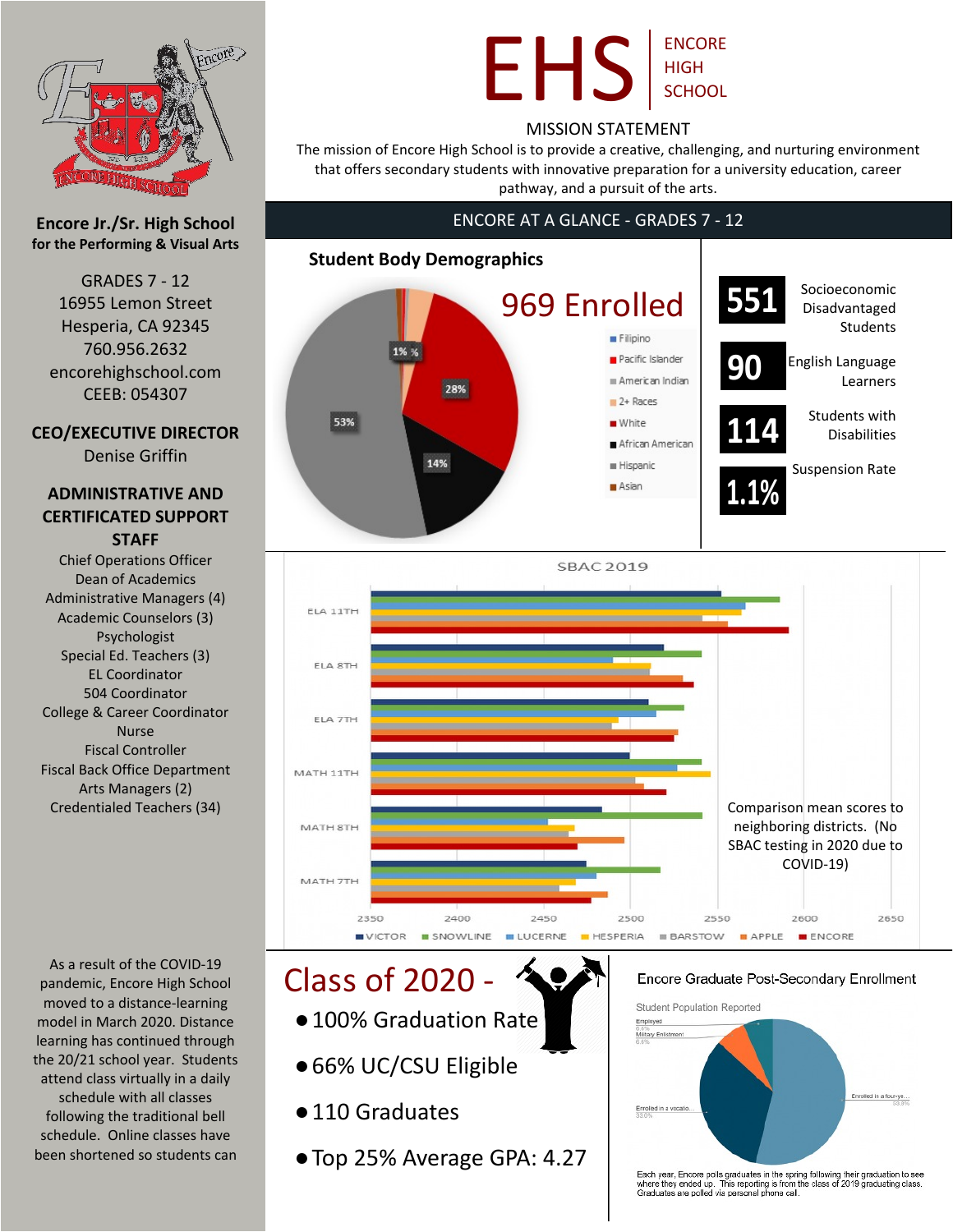### ENCORE CURRICULAR FEATURES

Encore High School is dedicated to equip students with the mental and academic tools to successfully navigate post secondary opportunities including college and careers. EHS offers Honors and Advanced Placement (AP) courses that meet the UC and CSU course requirements. Honors or Advanced Placement programs are available in all core academic pathways. Students who graduate from EHS with a grade of "C" or better in the A-G courses are UC and CSU eligible. Students can also take classes from Victor Valley College with concurrent enrollment opportunities.

### **AP and Honors Classes Offered**

- **● AP Biology**
- **● AP Government**
- **● AP Language & Composition**
- **● AP Spanish**
- **● Calculus Honors**
- **● Chemistry Honors**
- **● Chemistry II Honors**
- **● Economics Honors**
- **● English I Honors**
- **● English II Honors**
- **● English III Honors**
- **● English IV Honors**
- **● Environmental Science Honors**
- **● Pre Calculus Honors**
- **● Professional Acting for Filmmakers Honors**
- **● Professional Film Lab Honors**
- **● Professional Filmmaking for Actors Honors**
- **● Professional Performing Arts Honors**
- **● Professional Vocal Artist Honors**
- **● Spanish I Honors**
- **● Spanish II Honors**
- **● US History Honors**
- **● World History Honors**

### **Encore's Career And Technical Education Through The Arts**

| <b>Industry Sector</b> |                      | CTE Sequence of Courses (*A-G Eligible Coursework) |               |
|------------------------|----------------------|----------------------------------------------------|---------------|
| Arts, Media,           | Intermediate         | <b>Advanced Media</b>                              |               |
| Entertainment:         | Media Arts*          | Arts*                                              |               |
| <b>Media Arts</b>      |                      |                                                    |               |
| Arts, Media,           | Intro to             | Intermediate                                       | Advanced      |
| Entertainment:         | Visual/Commer        | Visual/Commercial                                  | Visual/Commer |
| Visual/Commer          | cial Arts*           | Arts*                                              | cial Arts*    |
| cial Arts              |                      |                                                    |               |
| Arts, Media,           | Intro to             | Intermediate                                       | Advanced      |
| Entertainment:         | Professional         | Professional                                       | Professional  |
| Pro                    | Choreography*        | Choreography*                                      | Choreography* |
| Choreography           |                      |                                                    |               |
| Arts, Media,           | Intro to             | Intermediate                                       | Advanced      |
| Entertainment:         | Professional         | Professional Music*                                | Professional  |
| <b>Pro Music</b>       | Music*               |                                                    | Music*        |
| Arts, Media,           | Intro to             | Intermediate                                       | Advanced      |
| Entertainment:         | Professional         | Professional                                       | Professional  |
| <b>Pro Theatre</b>     | Theatre*             | Theatre*                                           | Theatre       |
| Arts, Media,           | Intro to             | Intermediate                                       | Advanced      |
| Entertainment:         | Film/Video           | Film/Video                                         | Film/Video    |
| Film/Video             | Production*          | Production*                                        | Production    |
| Production             |                      |                                                    |               |
| <b>Business and</b>    | IT or Office         | IT or Office                                       |               |
| Finance:               | Internship I*        | Internship II*                                     |               |
| Management<br>Fashion  | Introduction to      | Intermediate                                       | Advanced      |
| Design/                | Fashion:             | Fashion/Merchandis                                 | Fashion*      |
| Merchandising:         | Sewing*              | ing*                                               |               |
| <b>Fashion Design</b>  |                      |                                                    |               |
| Hospitality,           | Intermediate         | <b>Advanced Food</b>                               |               |
| Tourism,               | <b>Food Service:</b> | Service*                                           |               |
| Recreation:            | Cooking*             |                                                    |               |
| Restaurant             |                      |                                                    |               |
| Occupations            |                      |                                                    |               |
| Hospitality,           | Event                | <b>Event Management</b>                            |               |
| Tourism,               | Management           | $\mathbf{I}$                                       |               |
| Recreation:            | $\mathsf{I}^*$       |                                                    |               |
| Event                  |                      |                                                    |               |
| Management             |                      |                                                    |               |
| Hospitality,           | Outdoor              | <b>Outdoor Recreation</b>                          | Outdoor       |
| Tourism,               | Recreation           | Management II                                      | Recreation    |
| Recreation:            | Management           |                                                    | Management    |
| Event                  | $\mathsf{I}^*$       |                                                    | III           |
| Management             |                      |                                                    |               |
| (Outdoors)             |                      |                                                    |               |
| Education,             | <b>Teaching</b>      | <b>Teaching Internship</b>                         |               |
| Child Develop.         | Internship I*        | $\mathbf{II}$                                      |               |
| and Family             |                      |                                                    |               |
| Services:              |                      |                                                    |               |
| <b>Teaching</b>        |                      |                                                    |               |

In addition to earning a diploma, Encore students can also earn a CTE certificate. Encore's Career Technical Education courses prepare students for arts career with depth in learning real-world skills for any career in or out of the arts sector. Completion of these pathways ready students for life after high school.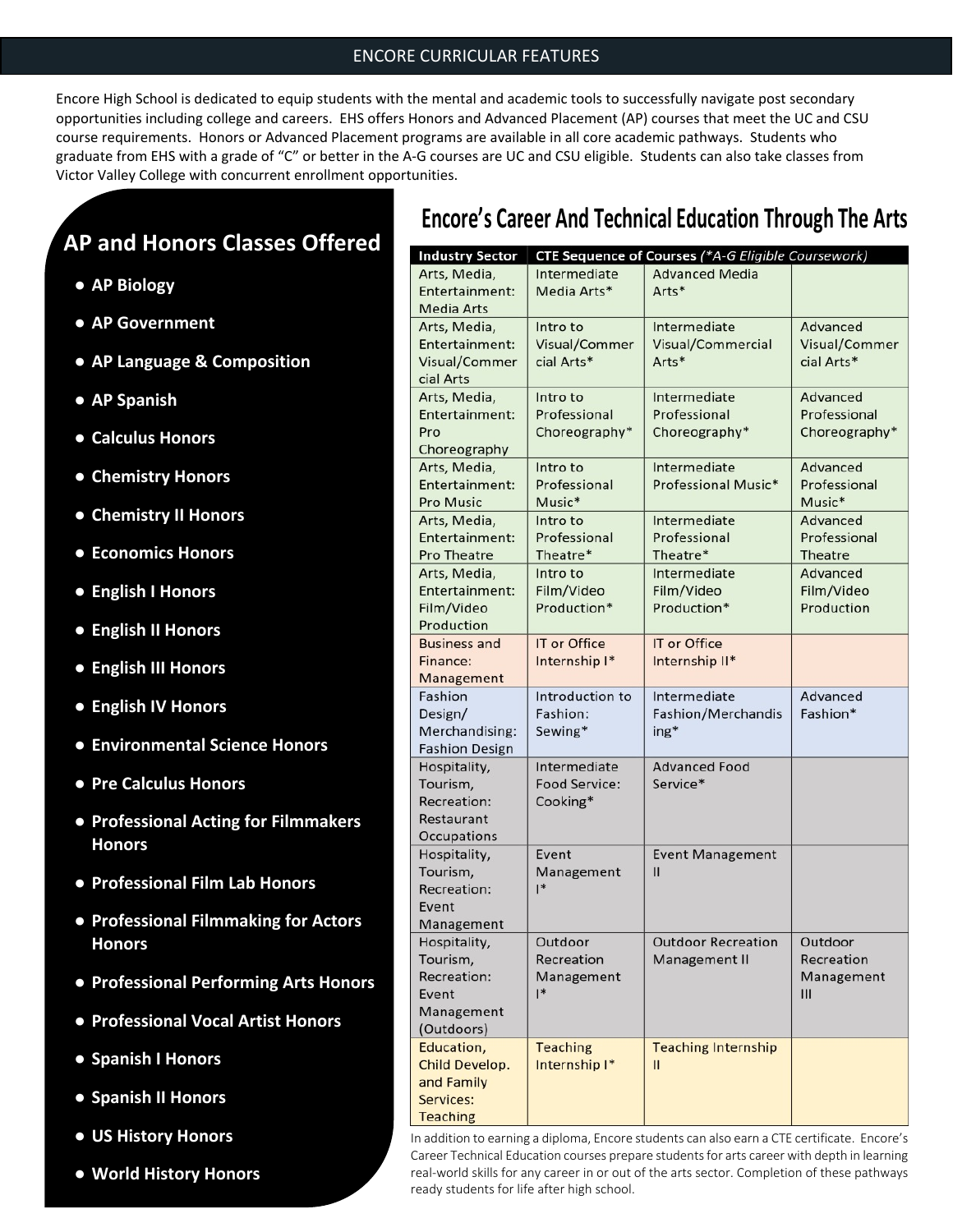# **EXTRACURRICULAR ACTIVITIES**

#### **ACADEMIC, SOCIAL, & COMPETITION TEAMS**

Encore offers many opportunities for students to compete and showcase their artistic talent through various academic and performance teams.

- Ambassadors Performance Tour Group
- Art Crew
- Encore Student Government (ESG)
- Junior High ESG
- Basketball
- Cheer
- Circus Elite
- California Scholastic Federation
- Cosplay
- Hip Hop Dance Team
- International Thespian Society
- Junior High Dance Team
- Junior Varsity Dance Team
- Madrigals
- Media Team
- Mock Trial
- National Honor Society
- Pirate Radio
- Theatre X
- Junior High Playhouse
- Snowboarding
- Street Band
- Varsity Dance
- World Scholars
- Yearbook

### **TECHNOLOGY ON CAMPUS**

Encore High School recognizes the importance of technology in the  $21<sup>st</sup>$  century. All classrooms have instructional technology including digital projection, audio, and high speed wireless internet. The entire campus has various access to the internet.

### **1:1 CHROMEBOOK PROGRAM**

Every student at Encore is checked out a Chromebook for use at school and at home. Students keep their Chromebook during the school year and then turn it in during the summer (unless enrolled in summer school.) Accommodations are made including zoom technology for larger print, peripherals, printed copies of materials and many of the courses have accommodations built into the programs. Encore also has personal Wi-Fi hotspots for use by students who do not have reliable wireless internet access at home.

### **AERIES PARENT PORTAL**

Once enrolled at Encore, parents and guardians have access to their student's attendance, assignments, and grades through Aeries Email notifications are sent through Aeries regularly by Encore's teachers. Students and Parents are given access through Encore's student services department.

#### **COMMUNICATION WITH THE COMMUNITY**

Encore uses a variety of technology platforms to make sure that parents and students are informed of upcoming activities, performance events, and academic deadlines. Daily and weekly bulletins as well as other announcements through phone call, text message, blog post, social media post, and email to keep everyone informed. Parents can also log in every month to be a part of Encore's School Board meetings via Twitch and YouTube. Encore's official website is www.encorehighschool.com.

*Encore Education Corporation does not and shall not discriminate on the basis of race, color, religion (creed), gender, gender identity or expression, age, national origin (ancestry), ethnic group identification, mental and physical disability, marital or parental status, sex, sexual orientation, or military status, or genetic information in any of its activities or operations. The perception of one or more of such characteristics: or association with a person or group with one or more of these actual or perceived characteristics. Encore Education Corporation is an equal opportunity employer.*